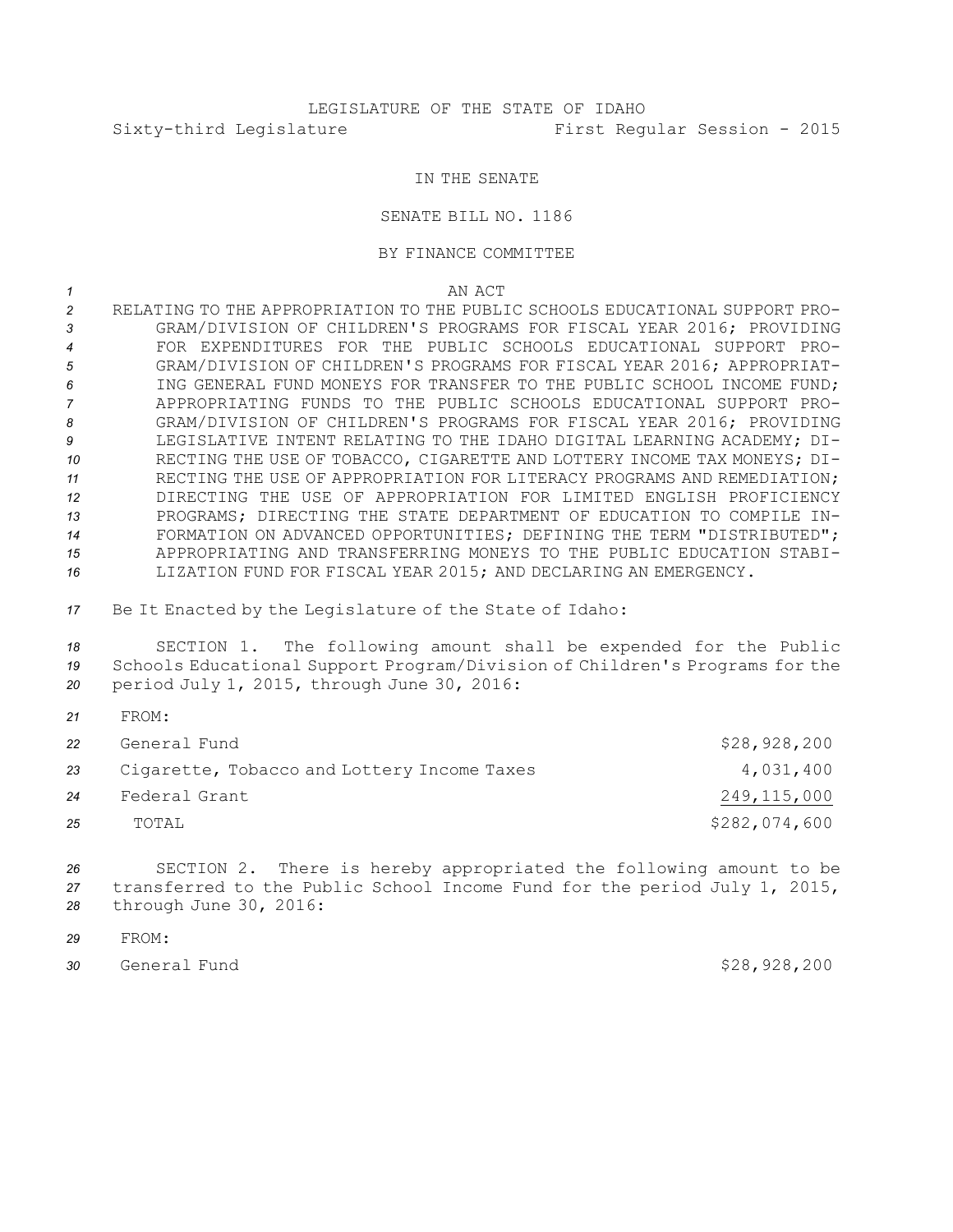SECTION 3. There is hereby appropriated to the Public Schools Educa- tional Support Program/Division of Children's Programs the following amount to be expended from the listed funds for the period July 1, 2015, through June 30, 2016:

*5* FROM:

| <b>6</b>       | Public School Income Fund | \$32,959,600  |
|----------------|---------------------------|---------------|
| $\overline{7}$ | Federal Grant             | 249,115,000   |
| <b>R</b>       | TOTAL                     | \$282,074,600 |

*<sup>9</sup>* SECTION 4. The Idaho Digital Learning Academy (IDLA), created pursuant *<sup>10</sup>* to Chapter 55, Title 33, Idaho Code, shall utilize state appropriated funds *<sup>11</sup>* for the period July 1, 2015, through June 30, 2016, to achieve the following:

*<sup>12</sup>* (1) Tuition charged by IDLA to Idaho school districts and charter *<sup>13</sup>* schools shall not exceed \$75.00 per enrollment.

*<sup>14</sup>* (2) Provide remedial coursework for students failing to achieve profi-*<sup>15</sup>* ciency in one or more areas of Idaho's standards-based tests.

*<sup>16</sup>* (3) Pursuant to State Board of Education rule, IDAPA 08.02.03, provide *<sup>17</sup>* advanced learning opportunities for students.

*<sup>18</sup>* (4) Pursuant to State Board of Education rule, IDAPA 08.02.03, work *<sup>19</sup>* with institutions of higher education to provide dual credit coursework. *<sup>20</sup>* The preceding list shall not be construed as excluding other instruction and

*<sup>21</sup>* training that may be provided by the Idaho Digital Learning Academy.

 SECTION 5. Notwithstanding the provisions of any law to the contrary, of the moneys appropriated in Section 3 of this act, up to \$4,031,400 from funds determined by available tobacco, cigarette and lottery income tax rev- enues accruing, appropriated or distributed to the Public School Income Fund pursuant to Sections 63-2506, 63-2552A, 63-3035A and 63-3067, Idaho Code, for the period July 1, 2015, through June 30, 2016, shall be distributed to school districts and charter schools through <sup>a</sup> combination of <sup>a</sup> base amount of \$2,000 plus <sup>a</sup> prorated amount based on the prior year's average daily attendance. Such funds shall be used to develop and implement school safety improvements and/or to facilitate and provide substance abuse prevention programs in the public school system.

 SECTION 6. Of the moneys appropriated in Section 3 of this act, \$5,790,000 shall be distributed for literacy programs, as outlined in Sections 33-1207A(2), 33-1614 and 33-1615, Idaho Code, and for remedial coursework for students failing to achieve proficiency on Idaho's stan- dards-based achievement tests in dollar amounts determined by the Superin- tendent of Public Instruction. The superintendent shall report to the Joint Finance-Appropriations Committee and the Senate and House Education commit- tees by no later than February 1, 2017, on the uses of funds and effectiveness of the programs and efforts.

*<sup>42</sup>* SECTION 7. Pursuant to Section 33-1617, Idaho Code, of the moneys ap-*<sup>43</sup>* propriated in Section 3 of this act, \$3,820,000 shall be distributed for